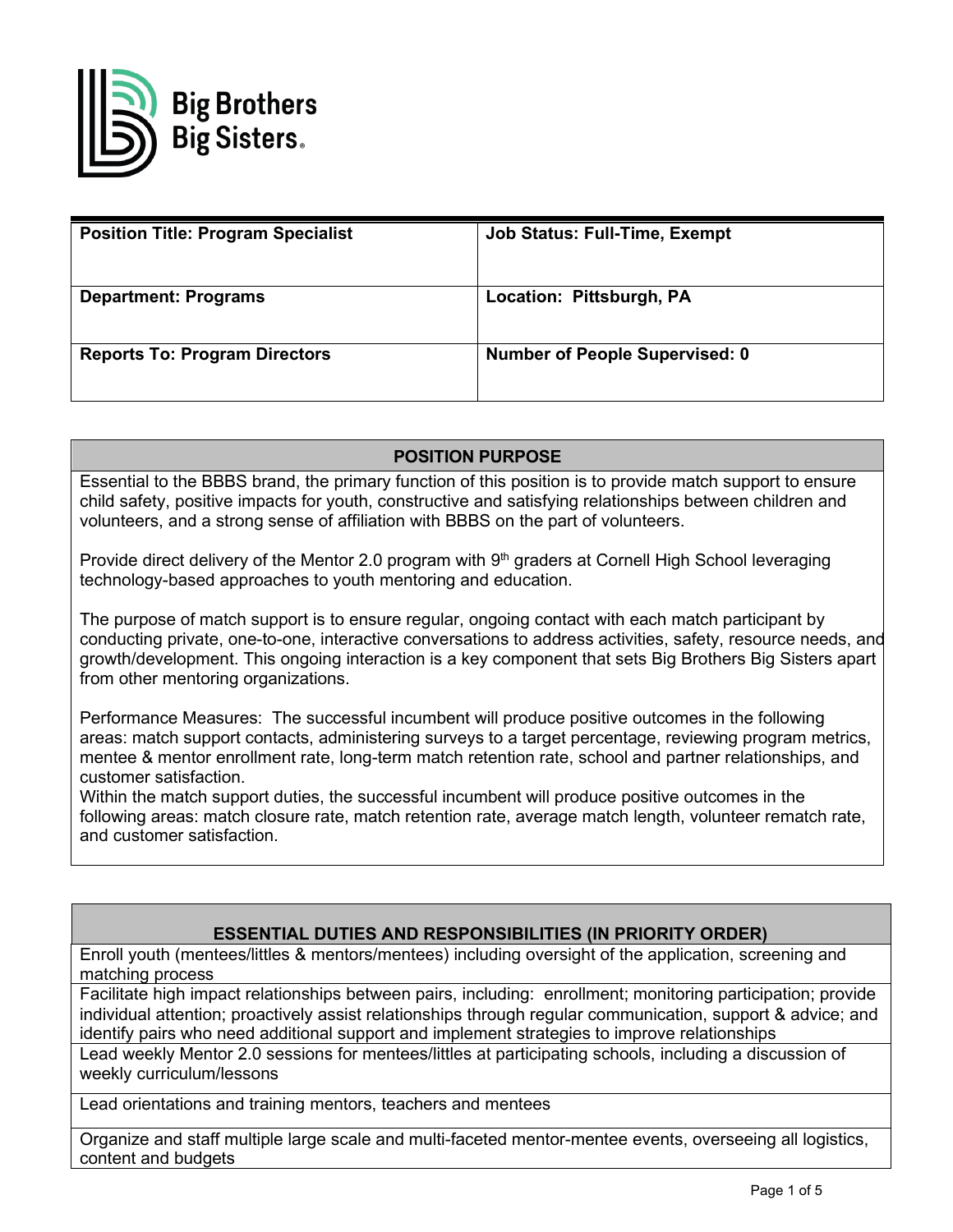Track program participation

Conduct pre-, mid-, and post-program evaluations

Attend and participate in all team, staff and program meetings

Schedule monthly group sessions/events and adequate make-up opportunities to ensure desired match participation and opportunities for positive relationship development

Communicate with all parties (mentors/bigs, students, school personnel, staff etc.) regarding scheduled group sessions or activities and make-up opportunities

Coordinate the content/activities for the group sessions in accordance to the iMentor curriculum and standards, while customizing them based on specific school/grade level and/or student needs and focus Ensure that the groups sessions effectively compliment weekly e-mail communications between the mentors and mentees

Coordinate the logistics involved in hosting successful group events/activities, including: venue, transportation, registration, staffing, materials, refreshments and meals (as appropriate), etc.

Collect and compile records, ranging from attendance to impact, regarding all groups sessions or activities, and provide to the Manager when requested

Conduct evaluations of the group sessions or activities, seeking ways to improve the programming for the individuals, schools and partners involved

Adhere to program standards and monitor program delivery to ensure quality services and safety of the mentees

Consult with other service delivery staff and/or supervisor as appropriate, including mandatory ongoing supervision with Directors.

Explain the BBBSPGH policies and procedures to matches. Ensure all forms and documentation is accurately completed.

Continually assess the match relationship focusing on: child safety, match relationship development, positive youth development and volunteer satisfaction. Real and/or potential problems and barriers are identified, addressed and resolved as early as possible. Match support is provided on a frequency according to BBBS Standards, at a minimum.

Assess and provide for individual training needs, information and support needs for each match participant to assure a positive youth development experience for the child, and successful and satisfying experience for the volunteer.

Ensure high-level expertise in applying child safety and risk management knowledge, policies and procedures throughout all aspects of job function.

Develop strategic interventions to identify and strengthen match relationships that require extra support to continue to grow.

Develop, promote and implement individual and group match activities to support ongoing volunteer involvement with the child and agency affiliation through individualized recognition, annual events, and reengagement strategies.

Conduct exit interview by phone or in person with all parties at match closure. Assess reasons for match closure and re-assess match participants who wish to be re-matched.

Complete required tasks and documentation for funding as determined by funding sources (government funding and grant funding)

To ensure quality services and measurable outcomes, maintain accurate and timely records for each match according to standards. Accurately document all interactions between agency, clients, and volunteers and keep data base updated.

## **EDUCATION& RELATED WORK EXPERIENCE**

**Education Level:** 

**(minimum & preferred educational requirements necessary to perform this job successfully)**

Bachelor's degree is required. BA in education, social services, sociology, psychology or related field is preferred. College transcripts will be required.

**Years of Related Work Experience:**

**(minimum & preferred related work experience necessary perform this job successfully)**

One-year experience in social service, teaching field, is preferred.

Assessment and relationship development experience with child and adult populations; understanding of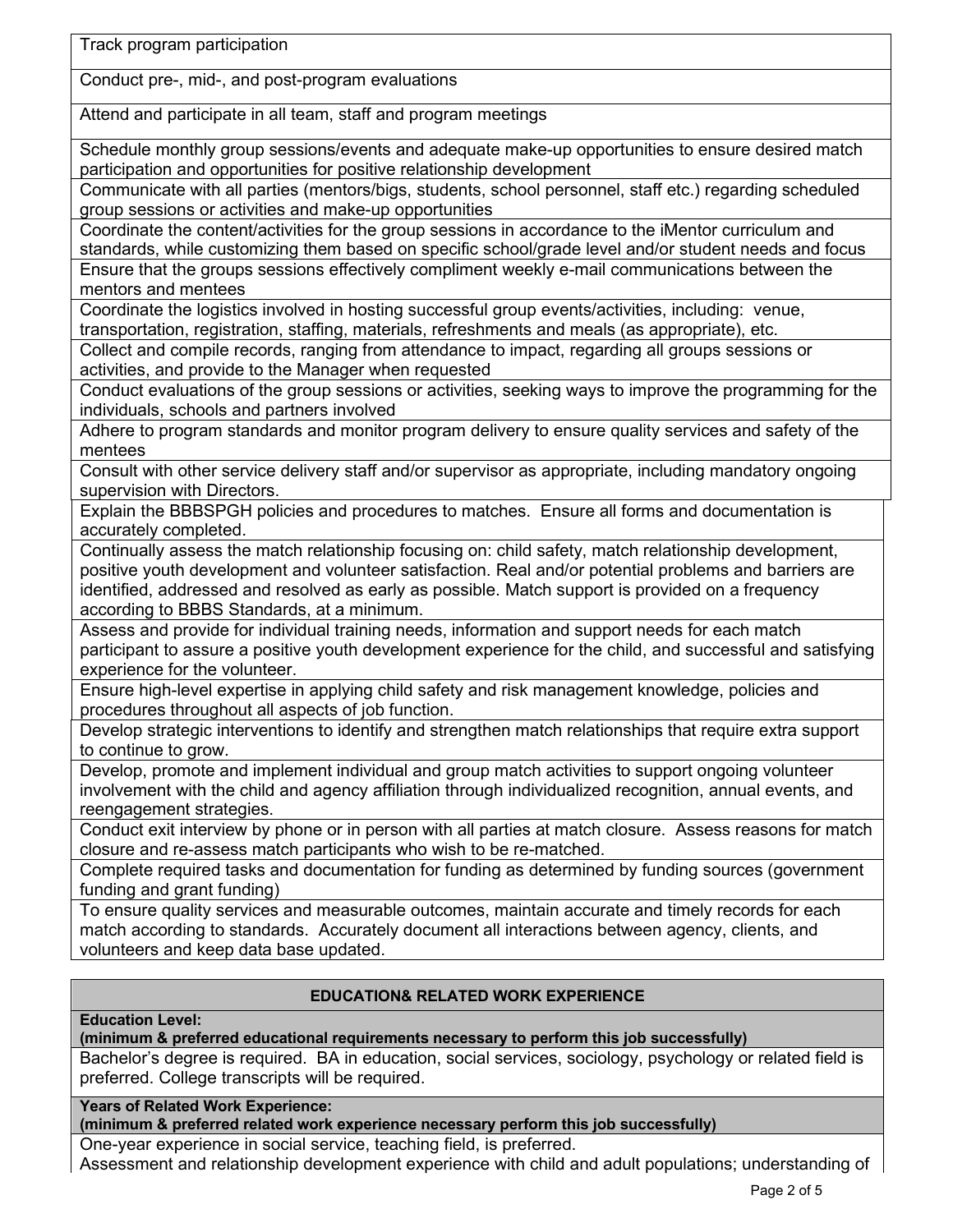child development and family dynamics.

Experience in effective cross-cultural communications with children and adults to develop and enhance the understanding of the cultural needs of children and their families in relationship to their mentors.

## **SKILLS AND KNOWLEDGE**

Proficiency in Microsoft Office; including Word, Outlook, and Excel.

Excellent oral and written communication skills reflecting solid customer service both in-person and telephone.

Ability to form and sustain appropriate child, adult volunteer-based relationships based on positive youth development and volunteer satisfaction

Ability to effectively assess and execute the following relational support skills: guiding, supporting, confronting, advising and/or negotiating

Ability to relate well in multicultural environments;

Ability to effectively collaborate with other volunteer match staff;

Ability to use time effectively;

Ability to focus on details.

Ability to collect meaningful data and draw solid conclusions.

Comprehensive criminal, child abuse, FBI background checks

Ability and willingness to travel locally to meet with volunteers and clients

| <b>Core Competencies</b>                         | <b>High Performance Indicators</b>                                                                                                                                                                                                                                                                                                                                                                                                   |
|--------------------------------------------------|--------------------------------------------------------------------------------------------------------------------------------------------------------------------------------------------------------------------------------------------------------------------------------------------------------------------------------------------------------------------------------------------------------------------------------------|
| <b>Customer Focus</b>                            | Able to build strong working relationships with agency staff and<br>matches; identify unexpressed customer needs and<br>potential solutions to meet those needs; independently anticipate<br>and meet customer match support needs;<br>prioritize work in alignment with the needs of the match; use match<br>knowledge and feedback to improve the<br>effectiveness of own support results.                                         |
| <b>Problem Solving &amp; Analysis</b>            | Able to gather appropriate data and diagnose the cause of a<br>problem before taking action; separate causes from<br>symptoms; apply lessons learned from others who encountered<br>similar problems or challenges; anticipate problems and develop<br>contingency plans to deal with them; develop and evaluate<br>alternative courses of action.                                                                                   |
| <b>Flexibility &amp; Achieving Change</b>        | Able to positively deal with changes that affect job requirements or<br>work assignments; adapt to shifting priorities in response to the<br>needs of matches; quickly recognize situations/conditions where<br>change is needed; remain calm and professional in emotionally<br>charged interactions; work to clarify situations where information,<br>instructions, or objectives are ambiguous; support organizational<br>change. |
| <b>Continuous Improvement &amp; Gets Results</b> | Able to identify and apply "best practices" in own work; improve<br>efficiency by planning and organizing work<br>effectively, eliminating barriers and streamlining work processes;<br>monitor, evaluate and track own performance;<br>adapt work practices in order to meet goals and deadlines; persist in<br>the face of ongoing obstacles or setbacks;<br>accept responsibility for the quality and outcomes of own work.       |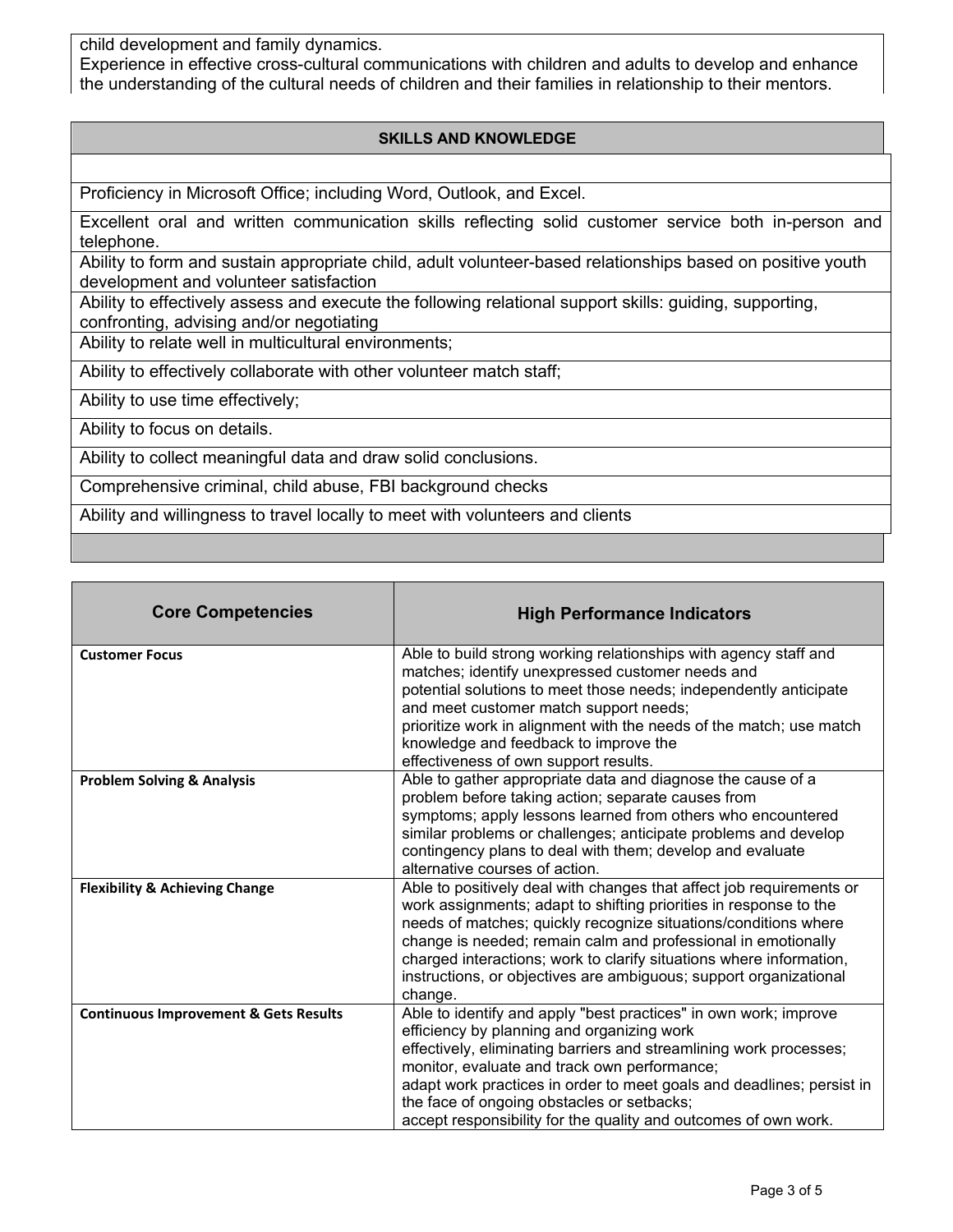| Decisiveness & Judgment    | Able to demonstrate sound judgment in routine, day-to-day<br>decisions; think critically to make decisions and take<br>action, even in non-routine situations; rapidly make reasonable<br>assessments with limited information; consider<br>impact of various options when making decisions; use sound<br>judgment in deciding whether to make a decision or<br>escalate it to a supervisor for additional consultation.                                                                                                                                                                          |
|----------------------------|---------------------------------------------------------------------------------------------------------------------------------------------------------------------------------------------------------------------------------------------------------------------------------------------------------------------------------------------------------------------------------------------------------------------------------------------------------------------------------------------------------------------------------------------------------------------------------------------------|
| <b>Open Communication</b>  | Able to use active and attentive listening to confirm understanding;<br>coach others through the use of reflective<br>questioning; personalize communication content and delivery to fit<br>different perspectives, backgrounds or styles of audience; document<br>information about matches clearly and concisely in order to keep<br>records accurate and up to<br>date.                                                                                                                                                                                                                        |
| <b>Strategic Alignment</b> | Able to align own work objectives with the organization's strategic<br>plan or objectives; take organizational priorities<br>into consideration when making choices and trade-offs in own work;<br>act with an understanding of how the<br>community affects the business and how own actions and decisions<br>affect other jobs or outcomes; maintain<br>perspective between the overall picture and tactical details.<br>Participate as an active team member assisting other members of<br>the support team and other teams within BBBS as needed to reach<br>the overall goals of the Agency. |

## **CONDITIONS OF EMPLOYMENT**

## **(Describe any specific conditions for employment relative to this position)**

Must be able to pass comprehensive criminal, child abuse, FBI background checks.

### **Must have car, valid driver's license, and meet state required automobile insurance minimums.**

## WORK ENVIRONMENT/PHYSICAL REQUIREMENTS

(Describe any specific work place conditions and/or physical abilities that are related to and/or required by this *job*)

Routine office & school environment. Flexible work hours, including early evening/weekend, to meet customer needs. **Required at least 2 evenings per week and 1 weekend shift per month.** Must travel to local communities and neighborhoods, as needed.

### *Equal Employment Opportunity*

Big Brothers Big Sisters of Pittsburgh provides equal employment opportunities to all qualified individuals without regard to race, creed, color, religion, national origin, age, sex, marital status, sexual orientation, gender, or non-disqualifying physical or mental handicap or disability.

### *Americans with Disabilities Act*

### **Equipment Used:**

PC and standard office equipment, including utility dolly

### **Physical Requirements:**

Position is primarily an office setting, requiring long periods of sitting at a desk and computer. The position requires the ability to lift 20 pounds unassisted, 40 pounds with assistance. Frequent visits to donor sites or securing agency supplies may require driving in inclement weather or in the evening after sunset. The ability to navigate within the city limits.

### *Job Responsibilities*

The previous statements reflect the general duties, responsibilities and competencies considered necessary to perform the essential duties & responsibilities of the job and should not be considered as a detailed description of all the work requirements of the position. Big Brothers Big Sisters of Pittsburgh may change the specific job duties with or without prior notice based on the needs of the organization.